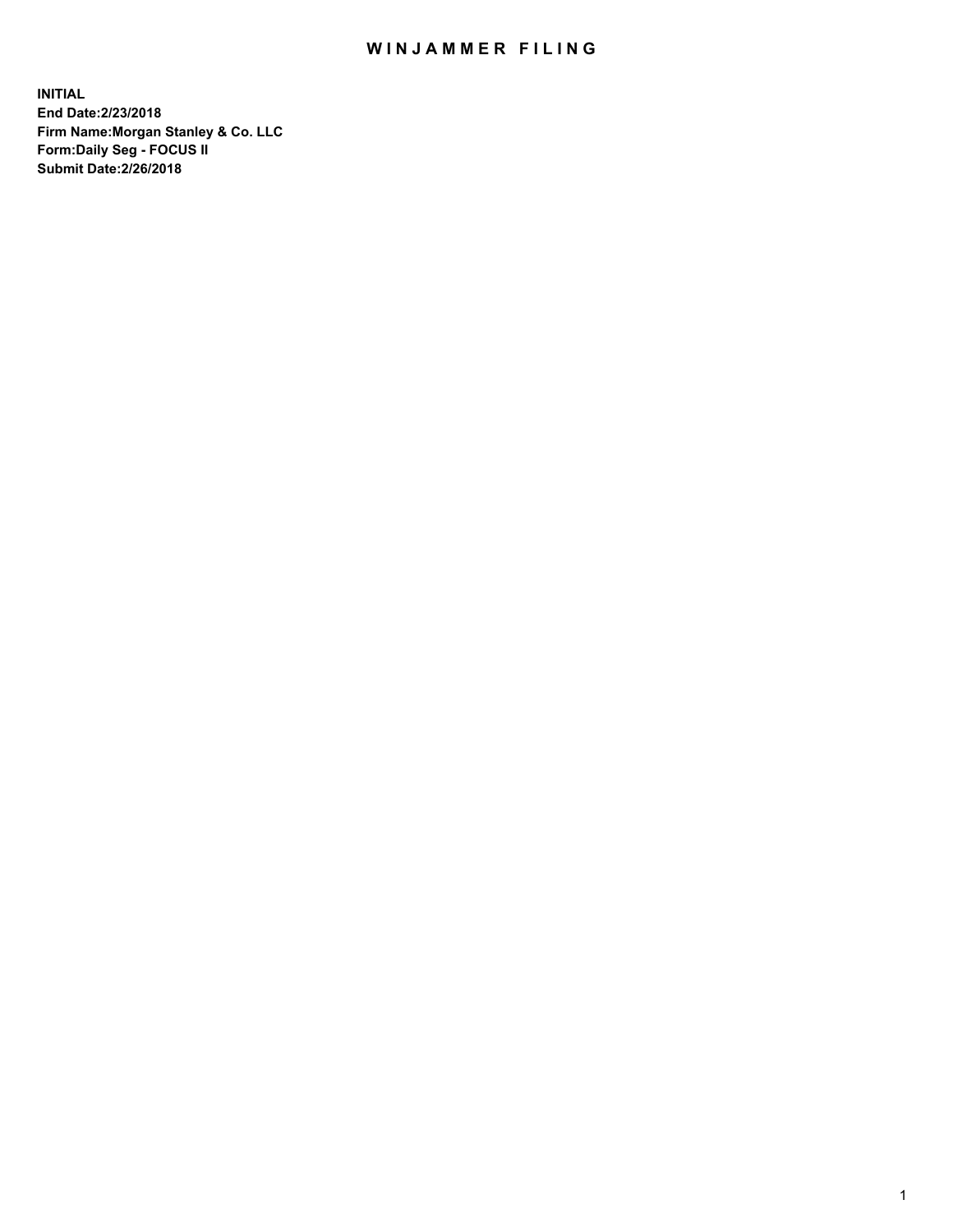## **INITIAL End Date:2/23/2018 Firm Name:Morgan Stanley & Co. LLC Form:Daily Seg - FOCUS II Submit Date:2/26/2018 Daily Segregation - Cover Page**

| Name of Company<br><b>Contact Name</b><br><b>Contact Phone Number</b><br><b>Contact Email Address</b>                                                                                                                                                                                                                          | Morgan Stanley & Co. LLC<br>Ikram Shah<br>212-276-0963<br>lkram.shah@morganstanley.com |
|--------------------------------------------------------------------------------------------------------------------------------------------------------------------------------------------------------------------------------------------------------------------------------------------------------------------------------|----------------------------------------------------------------------------------------|
| FCM's Customer Segregated Funds Residual Interest Target (choose one):<br>a. Minimum dollar amount: ; or<br>b. Minimum percentage of customer segregated funds required:%; or<br>c. Dollar amount range between: and; or<br>d. Percentage range of customer segregated funds required between: % and %.                        | 331,000,000<br>0 <sub>0</sub><br>00                                                    |
| FCM's Customer Secured Amount Funds Residual Interest Target (choose one):<br>a. Minimum dollar amount: ; or<br>b. Minimum percentage of customer secured funds required:%; or<br>c. Dollar amount range between: and; or<br>d. Percentage range of customer secured funds required between:% and%.                            | 140,000,000<br>0 <sub>0</sub><br>0 <sub>0</sub>                                        |
| FCM's Cleared Swaps Customer Collateral Residual Interest Target (choose one):<br>a. Minimum dollar amount: ; or<br>b. Minimum percentage of cleared swaps customer collateral required:% ; or<br>c. Dollar amount range between: and; or<br>d. Percentage range of cleared swaps customer collateral required between:% and%. | 92,000,000<br>0 <sub>0</sub><br>0 <sub>0</sub>                                         |

Attach supporting documents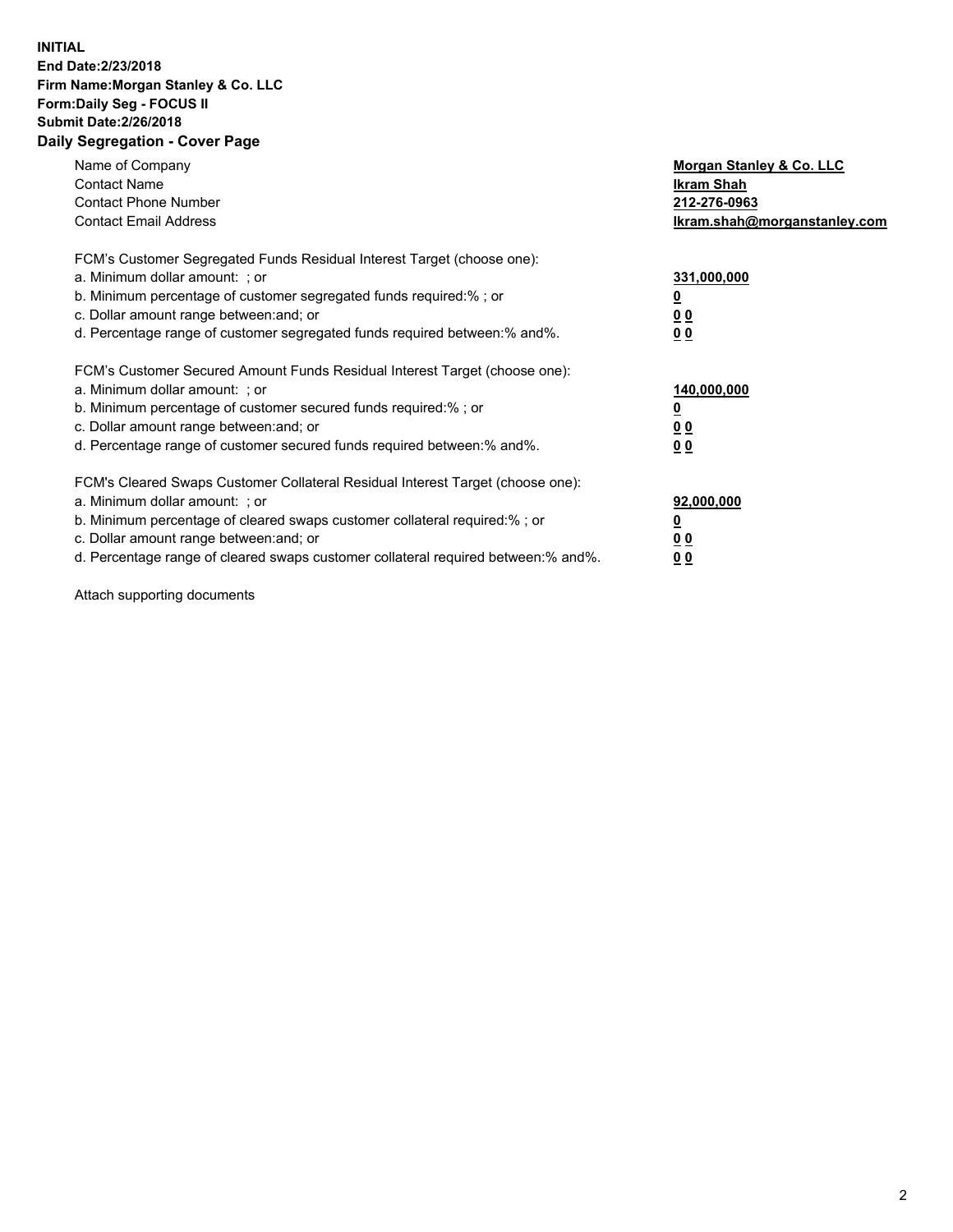## **INITIAL End Date:2/23/2018 Firm Name:Morgan Stanley & Co. LLC Form:Daily Seg - FOCUS II Submit Date:2/26/2018 Daily Segregation - Secured Amounts**

Foreign Futures and Foreign Options Secured Amounts Amount required to be set aside pursuant to law, rule or regulation of a foreign government or a rule of a self-regulatory organization authorized thereunder 1. Net ledger balance - Foreign Futures and Foreign Option Trading - All Customers A. Cash **3,244,134,208** [7315] B. Securities (at market) **1,799,767,652** [7317] 2. Net unrealized profit (loss) in open futures contracts traded on a foreign board of trade **311,683,620** [7325] 3. Exchange traded options a. Market value of open option contracts purchased on a foreign board of trade **24,004,110** [7335] b. Market value of open contracts granted (sold) on a foreign board of trade **-22,941,820** [7337] 4. Net equity (deficit) (add lines 1. 2. and 3.) **5,356,647,770** [7345] 5. Account liquidating to a deficit and account with a debit balances - gross amount **18,285,122** [7351] Less: amount offset by customer owned securities **-17,869,942** [7352] **415,180** [7354] 6. Amount required to be set aside as the secured amount - Net Liquidating Equity Method (add lines 4 and 5) 7. Greater of amount required to be set aside pursuant to foreign jurisdiction (above) or line 6. FUNDS DEPOSITED IN SEPARATE REGULATION 30.7 ACCOUNTS 1. Cash in banks A. Banks located in the United States **146,965,754** [7500] B. Other banks qualified under Regulation 30.7 **1,038,435,011** [7520] **1,185,400,765** 2. Securities A. In safekeeping with banks located in the United States **347,950,058** [7540] B. In safekeeping with other banks qualified under Regulation 30.7 **0** [7560] **347,950,058** [7570] 3. Equities with registered futures commission merchants A. Cash **6,708,884** [7580] B. Securities **0** [7590] C. Unrealized gain (loss) on open futures contracts **-786,560** [7600] D. Value of long option contracts **0** [7610] E. Value of short option contracts **0** [7615] **5,922,324** [7620] 4. Amounts held by clearing organizations of foreign boards of trade A. Cash **0** [7640] B. Securities **0** [7650] C. Amount due to (from) clearing organization - daily variation **0** [7660] D. Value of long option contracts **0** [7670] E. Value of short option contracts **0** [7675] **0** [7680] 5. Amounts held by members of foreign boards of trade A. Cash **2,243,948,262** [7700] B. Securities **1,451,817,594** [7710]

- 
- C. Unrealized gain (loss) on open futures contracts **312,470,180** [7720]
- D. Value of long option contracts **24,004,110** [7730]
- 
- 6. Amounts with other depositories designated by a foreign board of trade **0** [7760]
- 7. Segregated funds on hand **0** [7765]
- 8. Total funds in separate section 30.7 accounts **5,548,571,473** [7770]
- 9. Excess (deficiency) Set Aside for Secured Amount (subtract line 7 Secured Statement Page 1 from Line 8)
- 10. Management Target Amount for Excess funds in separate section 30.7 accounts **140,000,000** [7780]
- 11. Excess (deficiency) funds in separate 30.7 accounts over (under) Management Target **51,508,523** [7785]

**0** [7305]

**5,357,062,950** [7355]

## **5,357,062,950** [7360]

[7530]

 E. Value of short option contracts **-22,941,820** [7735] **4,009,298,326** [7740] **191,508,523** [7380]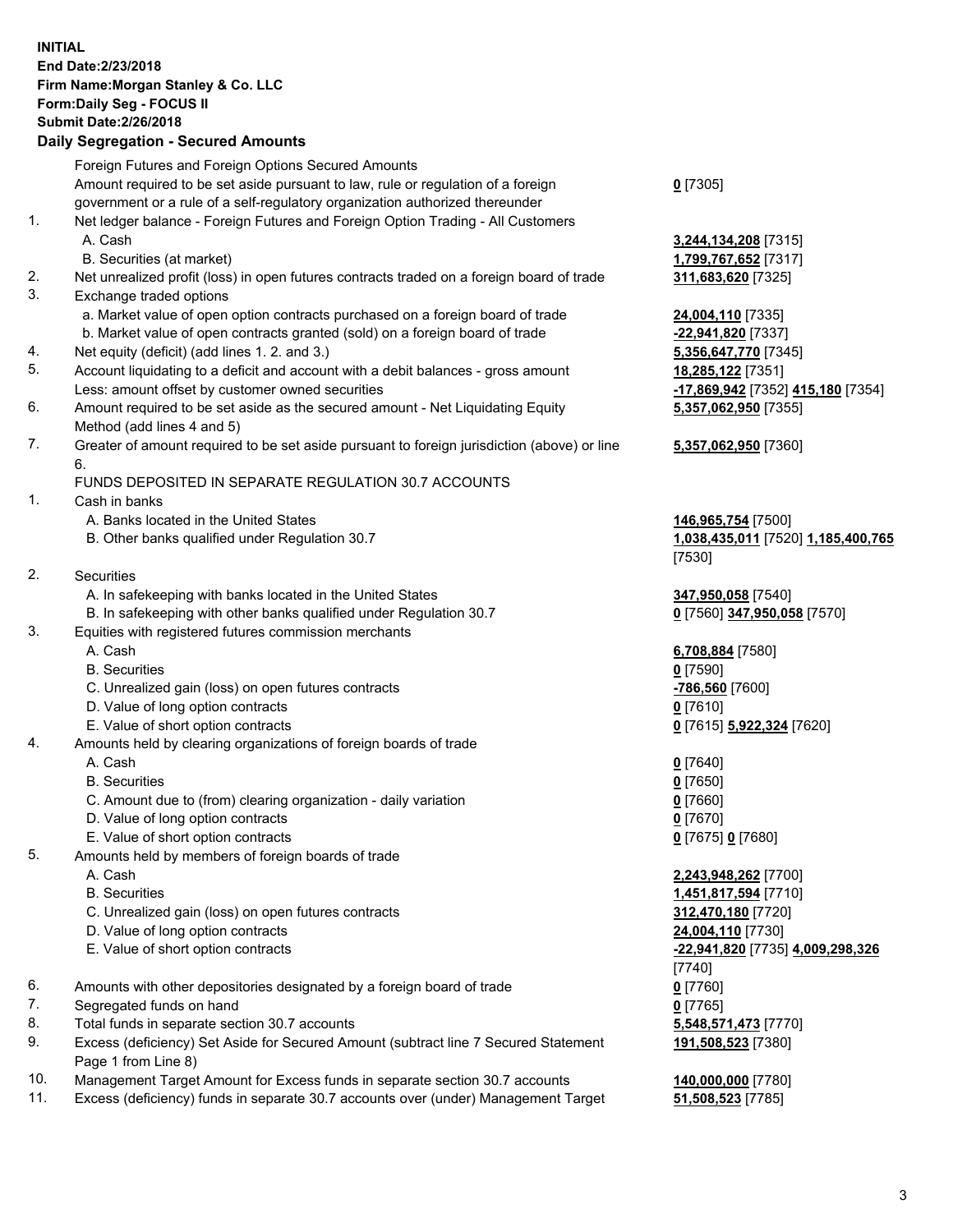**INITIAL End Date:2/23/2018 Firm Name:Morgan Stanley & Co. LLC Form:Daily Seg - FOCUS II Submit Date:2/26/2018 Daily Segregation - Segregation Statement** SEGREGATION REQUIREMENTS(Section 4d(2) of the CEAct) 1. Net ledger balance A. Cash **9,534,205,255** [7010] B. Securities (at market) **5,303,998,515** [7020] 2. Net unrealized profit (loss) in open futures contracts traded on a contract market **1,448,166,189** [7030] 3. Exchange traded options A. Add market value of open option contracts purchased on a contract market **415,364,269** [7032] B. Deduct market value of open option contracts granted (sold) on a contract market **-637,965,380** [7033] 4. Net equity (deficit) (add lines 1, 2 and 3) **16,063,768,848** [7040] 5. Accounts liquidating to a deficit and accounts with debit balances - gross amount **329,428,497** [7045] Less: amount offset by customer securities **-265,739,564** [7047] **63,688,933** [7050] 6. Amount required to be segregated (add lines 4 and 5) **16,127,457,781** [7060] FUNDS IN SEGREGATED ACCOUNTS 7. Deposited in segregated funds bank accounts A. Cash **4,919,727,043** [7070] B. Securities representing investments of customers' funds (at market) **0** [7080] C. Securities held for particular customers or option customers in lieu of cash (at market) **997,798,681** [7090] 8. Margins on deposit with derivatives clearing organizations of contract markets A. Cash **6,298,189,779** [7100] B. Securities representing investments of customers' funds (at market) **0** [7110] C. Securities held for particular customers or option customers in lieu of cash (at market) **4,306,199,834** [7120] 9. Net settlement from (to) derivatives clearing organizations of contract markets **210,020,477** [7130] 10. Exchange traded options A. Value of open long option contracts **415,364,269** [7132] B. Value of open short option contracts **-637,965,380** [7133] 11. Net equities with other FCMs A. Net liquidating equity **2,596,362** [7140] B. Securities representing investments of customers' funds (at market) **0** [7160] C. Securities held for particular customers or option customers in lieu of cash (at market) **0** [7170] 12. Segregated funds on hand **0** [7150] 13. Total amount in segregation (add lines 7 through 12) **16,511,931,065** [7180] 14. Excess (deficiency) funds in segregation (subtract line 6 from line 13) **384,473,284** [7190]

- 15. Management Target Amount for Excess funds in segregation **331,000,000** [7194]
- 16. Excess (deficiency) funds in segregation over (under) Management Target Amount Excess

**53,473,284** [7198]